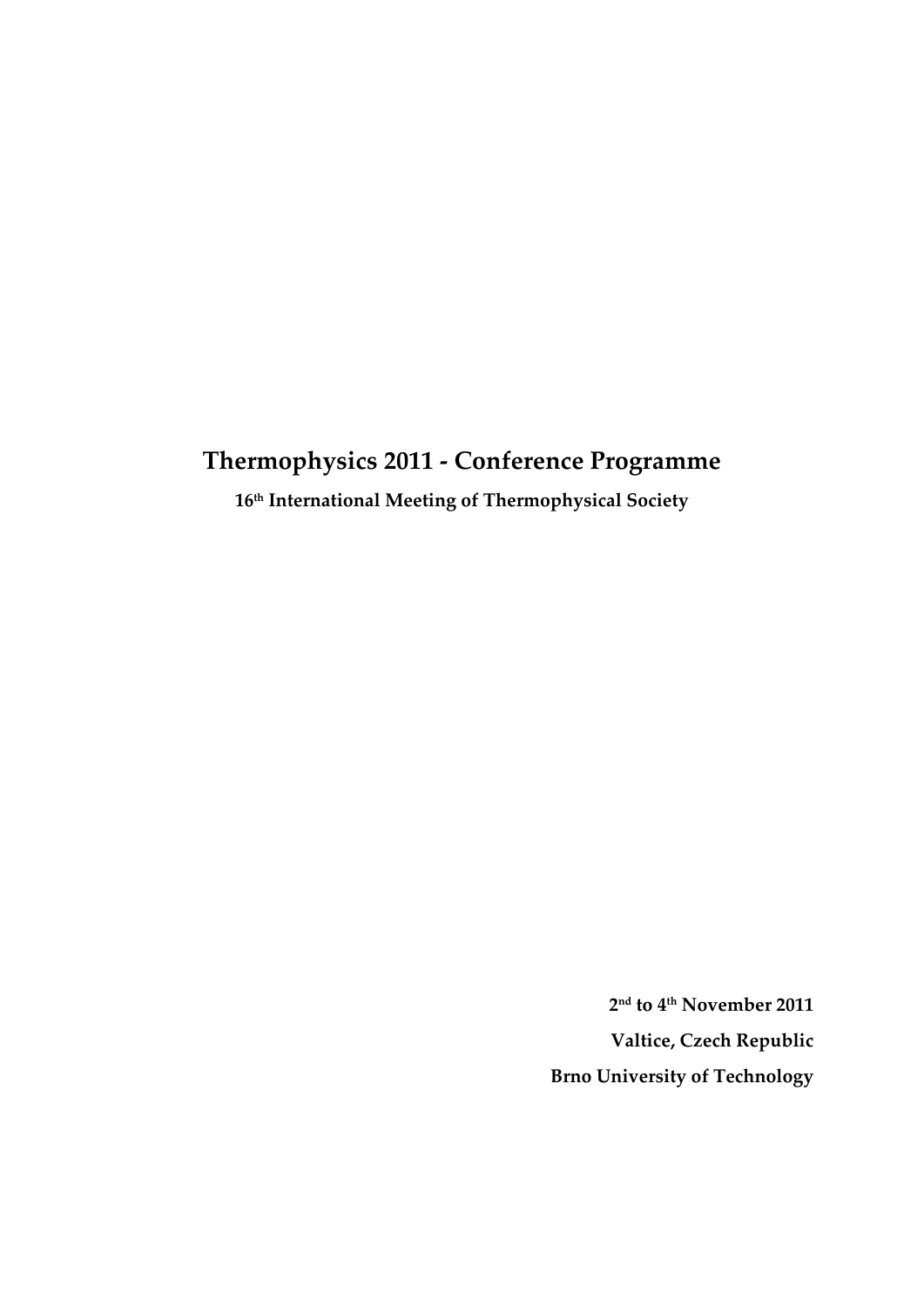# **Committees**

#### **INTERNATONAL SCIENTIFIC COMMITTEE**

**Rachel Becker**, Civil and Environmental Engineering, Technion, Haifa, ISRAEL

**Mark Bomberg**, L.C. Smith College of Engineering and Computer Science, Syracuse University, Syracuse, U.S.A.

**Robert Cerny**, Faculty of Civil Engineering CTU, Prague, CZECH REPUBLIC

**Dariusz Gawin**, Department of Building Physics & Building Materials, Technical University of Lodz, Lodz, POLAND

**John Grunewald**, Faculty of Architecture, Dresden University of Technology, Dresden, GERMANY

**Ulf Hammerschmidt**, Physikalisch‐Technische Bundesanstalt,Braunschweig, GERMANY

**Shuichi Hokoi**, Department of Architecture and Architectural Engineering, Faculty of Engineering, Kyoto University, Kyoto, JAPAN

**Ludovit Kubicar**, Institute of Physics SAC, Bratislava, SLOVAK REPUBLIC

**Xinying Lu**, Department of Civil Engineering, Tsinghua University, Beijing, CHINA

**Wahid Maref**, NRC Institute for Research in Construction, Ottawa, Ontario, CANADA

**Peter Matiasovsky**, Institute of Construction and Architecture SAC, Bratislava, SLOVAK REPUBLIC

**Igor Medveď**, Faculty of Natural Sciences, Constantine the Philosopher University, Nitra, SLOVAK REPUBLIC

**Zbysek Pavlik**, FCE CTU, Prague, CZECH REPUBLIC

**Carsten Rode**, Department of Civil Engineering, Technical University of Denmark, Lyngby, DENMARK

**Staf Roels**, Department of Civil Engineering, K. U. LEUVEN, Heverlee Leuven, BELGIUM **Bimal Kumar Sarkar**, Department of Physics, School of Advanced Sciences, VIT University VIT University, Vellore, INDIA

**Jay Sanjayan**, Faculty of Engineering & Industrial Sciences, Swinburne University of Technology, Hawthorn, AUSTRALIA

**Henryk Sobczuk**, Faculty of Environmental Engineering, Lublin University of Technology, Lublin, POLAND

**Oldrich Zmeskal**, Faculty of Chemistry BUT, Brno, CZECH REPUBLIC

## **ORGANIZING COMMITTEE**

**Oldrich Zmeskal**, FCH BUT, Brno, Czech Republic **Tomas Bzatek**, FCH BUT, Brno, Czech Republic **Lenka Dohnalová**, FCH BUT, Brno, Czech Republic **Zbysek Pavlik**, FCE CTU, Prague, Czech Republic **Anton Trnik**, FNS CPU, Nitra, Slovak Republic **Milena Pavlíková**, FCE CTU, Prague, Czech Republic **Pavla Stefkova**, FCH BUT, Brno, Czech Republic **Michal Vesely**, FCH BUT, Brno, Czech Republic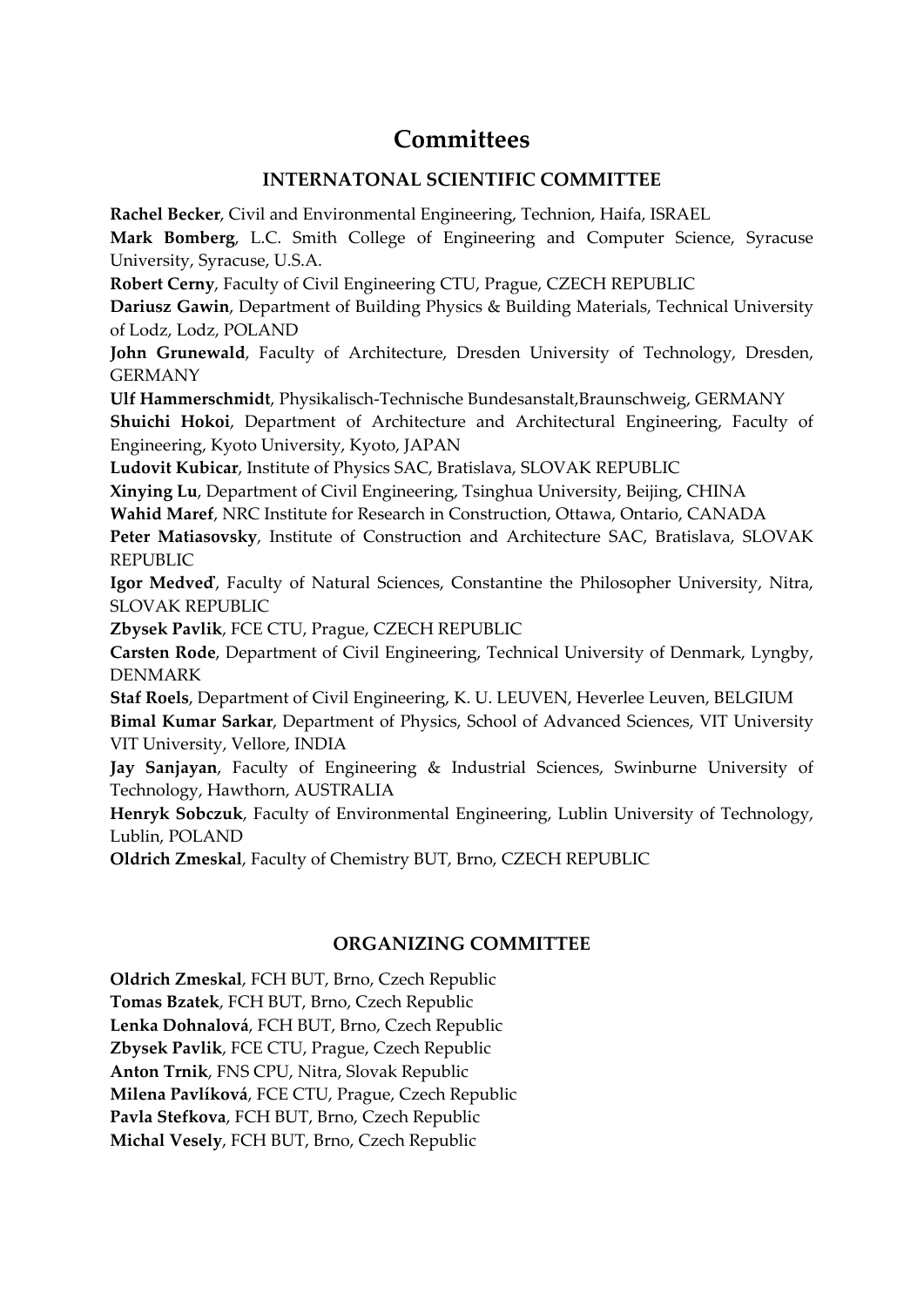# **Conference Programme**

#### **WEDNESDAY, NOVEMBER 2, 2011**

*14:00 Registration 15:00 Conference opening (Ľudovít Kubičár) 15:10 Invited lecture (30 minutes, Introduction of invited speaker: Ľudovít Kubičár)* **Július Krempaský** *The Growth and the Decline of Thermoelectric Measurements 15:40 Lectures (3 x 20 minutes) Hygrothermal performance of building structures and materials, chairman Ľudovít Kubičár* **Kamil Ďurana, Tomáš Korecký, Miroslava Lapková, Jan Toman, Robert Černý** *Effect of temperature on liquid water transport in autoclaved aerated concrete (to 16:00)* **Václav Kočí, Jan Kočí, Jiří Maděra, Robert Černý, Xinying Lu** *Computational analysis of energy efficiency of selected building envelopes provided with thermal insulation systems (to 16:20)* **Jozef Kováč, Anton Trník, Igor Medveď**  *Fly‐ash influence on the thermal diffusivity of ceramic samples (to 16:40)* **16:40 COFFEE BREAK (20 minutes)** *17:00 Lectures (3 x 20 minutes) Thermal performance and material properties, chairman Bimal Kumar Sarkar* **Dominika Trefon‐Radziejewska, Jerzy Bodzenta** *Investigation of thermal diffusivity dependence on temperature of pure and doped YVO4 single crystals by thermal wave method (to 17:20)* **Marcin Gapski, Piotr Koniorczyk, Janusz Zmywaczyk** *Estimation of thermophysical parameters of polytetrafluoroethylene (PTFE) by a hybrid method (to 17:40)* **Dariusz Gawin, Francesco Pesavento** *Simplified and full mathematical models of concrete degradation during slow heating to high temperature‐ a comparative study (to 18:00)* **18:00 DINNER THURSDAY, NOVEMBER 3, 2011 7:30 BREAKFAST**  *9:00 Invited lecture (30 minutes, Introduction of invited speaker: Anton Trnik)* **B. K. Sarkar, Deviprasadh P S, A. S. Verma, Sheetal Sharma, V. K. Jindal** *Photoacoustic Spectroscopy: A tool for the investigation of thermal and optical properties of solids 9:30 Lectures (4 x 20 minutes) Thermal performance and material properties, chairman Anton Trník* **Jana Moravčíková, Ján Ondruška, Anton Trník, Igor Medveď**  *Isothermal dilatometric study of sintering in electroceramics (to 9:50)* **Vratislav Tydlitát, Jan Zakoutský, Robert Černý**

#### *Theoretical Analysis of Sensitivity of Heat Flow Sensor in Isothermal Calorimeter (to 10:10)*

#### **Ivan Christov, Gabriela Pavlendová, Juraj Veselský**

*Dilatometer used for Measurements in Building Materials Testing (to 10:30)*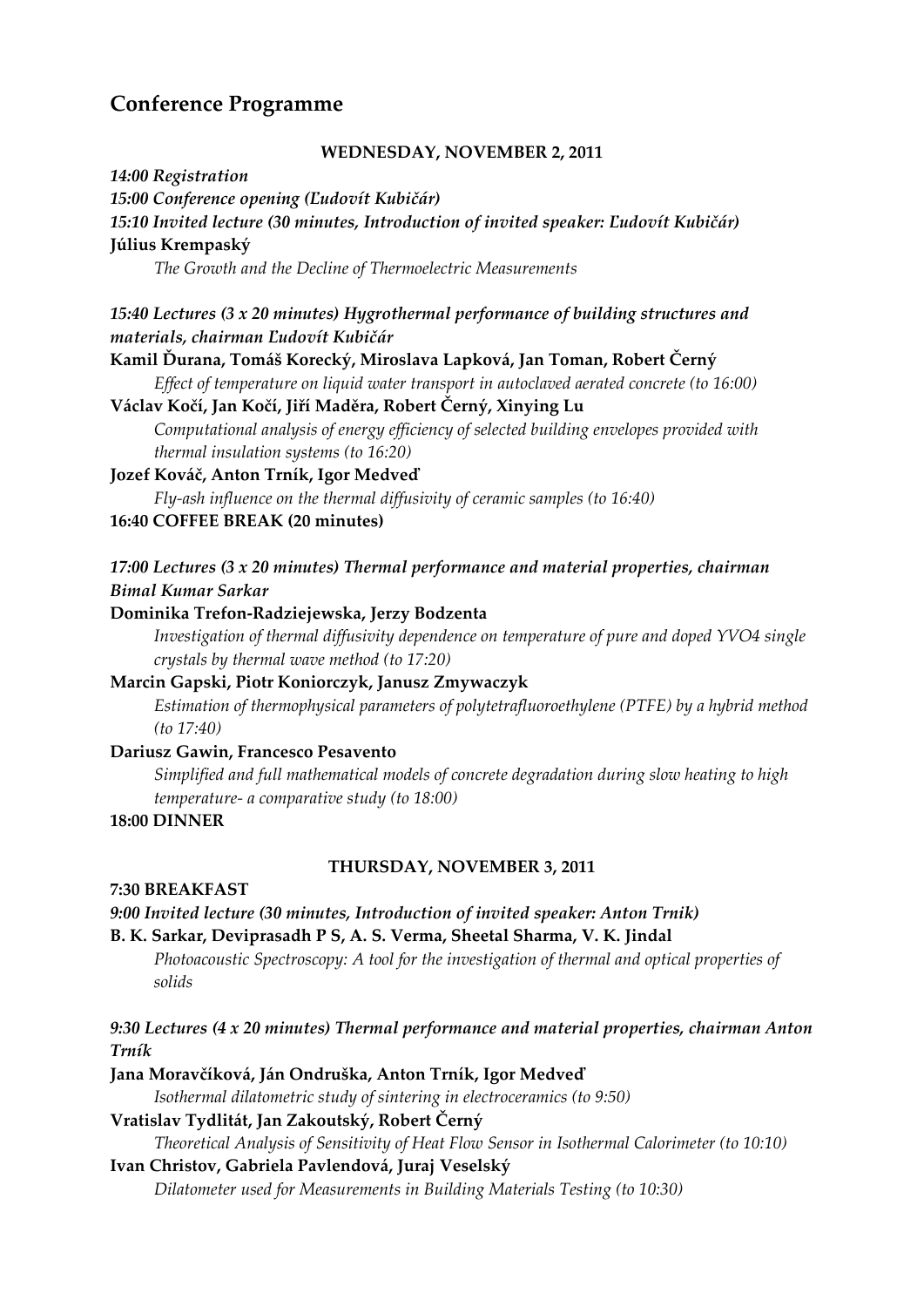#### **Vlastimil Boháč, Peter Dieška, Ľ. Kubičár, V.Vretenár**

*Pulse transient model for finite size of cuboid samples tested on stone materials (to 10:50)* **10:50 COFFEE BREAK (20 minutes)**

#### *11:10 Lectures (5 x 20 minutes) Thermal performance and material properties, chairman Oldřich Zmeškal*

#### **Viliam Vretenár, Ľudovít Kubičár, Vlastimil Boháč and Peter Dieška**

*New Hot ring method for thermophysical parameters measurement: preliminary results and analysis (to 11:30)*

#### **Daniel Kopkáně, Karel Trojan, Jaroslav Nováček**

*Properties study of reflexive thermal‐insulation multilayer for external constructions (to 11:50)* **Stanislav Šťastník, Jiří Vala, Karel Trojan**

*Energy demand for building objects with controlled interior temperature (to 12:10)*

#### **Ivan Baník, Jozefa Lukovičová, Gabriela Pavlendová**

*Crystallization processes in disordered materials and Meyer‐Neldel rule (to 12:30)*

#### **Oldrich Zmeskal, Lenka Dohnalova, Pavla Stefkova**

*Using of multi‐parametric non‐linear regression method based on step wise measurements for determining of thermal parameters of phase change materials (to 12:50)*

#### **13:00 LUNCH**

#### **14:30 CULTURAL PROGRAMME – visit to Valtice Underground (Valtické podzemí) 19:00 SOCIAL PROGRAMME ‐ conference dinner and wine testing**

#### **FRIDAY, NOVEMBER 4, 2011**

#### **7:30 BREAKFAST**

*9:00 Invited lecture (30 minutes, Introduction of invited speaker: Zbysek Pavlik )* **Ulf Hammerschmidt**

*Propagation of Heat in a Saturated Porous Medium: Sander Sandstone*

#### **9:30 Lectures (3 x 20 minutes) Moisture related problems, chairman Zbysek Pavlik Danica Fidríková , Ľudovít Kubičár**

*Comparison of water transport in the sandstones with different porosity (to 9:50)* **Olga Koronthalyova, Peter Matiasovsky, Juraj Veselsky, Daniel Szabo**

*Hysteretic effects ofmoisture storage of calcium silicate insulation boards (to 10:10)* **T. Palszegi and M. Holubek**

*Effective permittivity modelling of lime‐cement perlite plaster (to 10:30)* **10:30 COFFEE BREAK (20 minutes)**

#### *10:50 Lectures (3 x 20 minutes) Moisture related problems, chairman Igor Medved*  **Ľudovít Kubičár, Danica Fidriková, Viliam Vretenár, Ján Vlčko, Vladimír Greif, Martin Brček, Ivana Šimková**

*Monitoring of temperature‐moisture regime of rock massive at SpisCastle (to 11:10)*

**Jan Kočí, Jiří Maděra, Zbyšek Pavlík, Eva Vejmelková, Robert Černý** *A Transient Analysis of Water Vapor Transport in Porous Materials in Dependence on Relative Humidity (to 11:30)*

#### **Peter Mihalka, Peter Matiasovsky, Bozena Vasilkovova** *Sorption hysteresis of lightweight carbonate plasters (to 11:50)*

#### **12:00 LUNCH**

**13:00 MEETING OF THERMOPHYSICAL SOCIETY**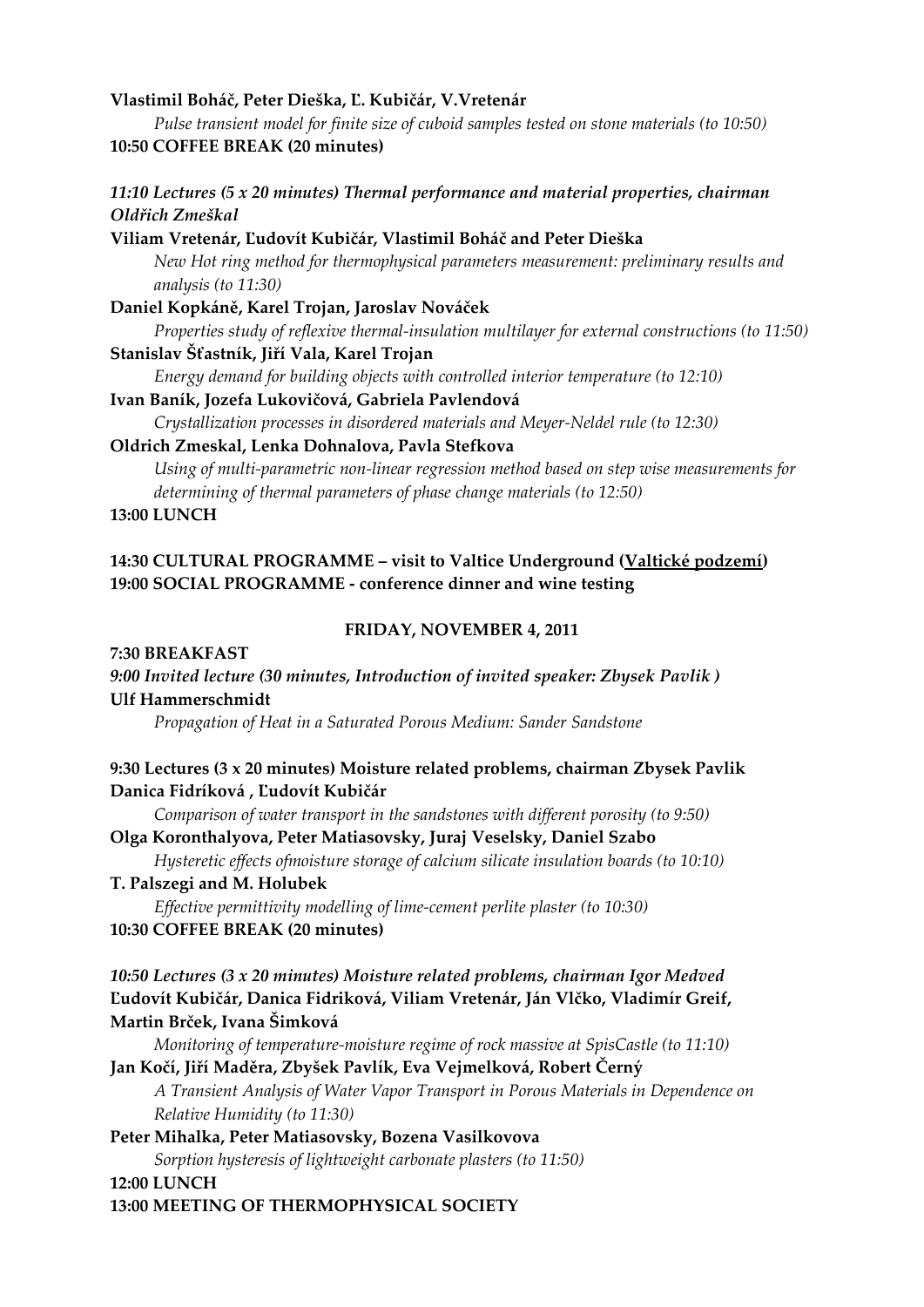# **List of participants**

# **Prof. RNDr. Ivan Baník Ph.D.**

Slovak University of Technology Faculty of Civil Engineering Radlinského 11 813 68 Bratislava SLOVAKIA

# **Ing. Vlastimil Boháč CSc.**

Slovak Academy of Sciences Institute of Physics, SAS Dúbravská cesta 9 845 11 Bratislava 45 SLOVAKIA

# **Prof. Ing. Robert Černý, DrSc.**

Czech Technical University Faculty of Civil Engineering Thákurova 7 16629 Prague CZECH REPUBLIC

# **Ing. Danica Fidríková**

Slovak Academy of Sciences Institute of Physics Dúbravská cesta 9 84511 Bratislava SLOVAKIA

# **MSc. Marcin Gapski, PhD student**

Wojskowa Akademia Techniczna Faculty of Mechatronics Kaliskiego 2 00‐908 Warsaw POLAND

# **D.Sc. Darius Gawin Ph.D., M.E.**

Technical University of Lodz Department of Building Physics & Building Materials Al. Politechniki 6 90‐590 Lodz POLAND

# **Mgr. Matúš Holúbek**

Slovak University of Technology Faculty of Civil Engineering Radlinského 11 813 68 Bratislava SLOVAKIA

# **Ing. Jan Kočí**

Czech Technical University Faculty of Civil Engineering Thákurova 7 166 29 Prague 6 CZECH REPUBLIC

# **Ing. Václav Kočí**

Czech Technical University Faculty of Civil Engineering Thákurova 7 16629 Prague 6 CZECH REPUBLIC

# **Assoc. Prof. Piotr Koniorczyk, Ph.D.,**

**DSc., Eng.** Military University of Technology Institute of Aviation Technology Kaliskiego 2 00‐908 Warsaw POLAND

# **Ing. Daniel Kopkáně**

Brno University of Technology Faculty of Civil Engineering Veveří 95 60200 Brno CZECH REPUBLIC

# **Ing. Tomáš Korecký**

Czech Technical University Faculty of Civil Engineering Thákurova 7 166 29 Prague 6 CZECH REPUBLIC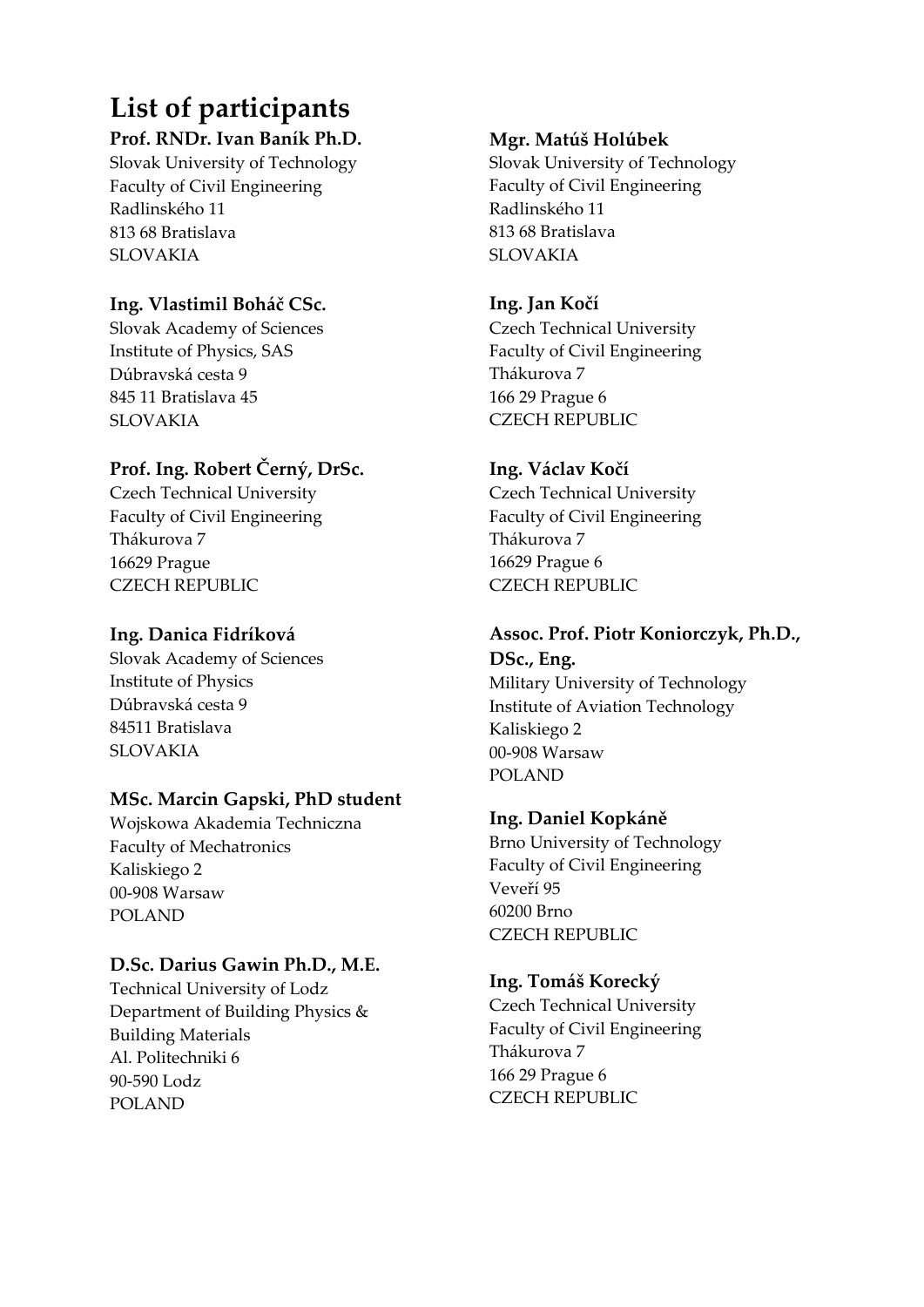## **prom. fyz. Olʹga Koronthályová CSc.**

Slovak Academy of Sciences Institute of Construction and Architecture Dubravska cesta 9 845 03 Bratislava SLOVAKIA

# **Mgr. Jozef Kováč**

Constantine the Philosopher University Tr. A. Hlinku 1 949 74 Nitra SLOVAKIA

## **Ing. Ludovít Kubičár, DrSc.**

Slovak Academy of Sciences Institute of Physics SAS Dubravska cesta 9 845 11 Bratislava SLOVAKIA

# **Ing. Peter Matiašovský, CSc.**

Slovak Academy of Sciences Institute of Construction and Architecture Dúbravská cesta 9 845 03 Bratislava 45 SLOVAKIA

## **doc. RNDr. Igor Medveď, Ph.D.**

Constantine the Philosopher University Faculty of Natural Sciences Tr. A. Hlinku 1 94974 Nitra SLOVAKIA

# **Ing. Peter Mihálka, PhD.**

Slovak Academy of Sciences Institute of Construction and Architecture Dubravska cesta 9 845 03 Bratislava SLOVAKIA

**Mgr. Ján Ondruška, PhD.**  Constantine the Philosopher University Faculty of Natural Sciences Tr. A. Hlinku 1 94974 Nitra SLOVAKIA

# **Ing. Gabriela Pavlendová Ph.D.**

Slovak University of Technology Faculty of Civil Engineering Radlinského 11 813 68 Bratislava SLOVAKIA

# **doc. Ing. Zbyšek Pavlík, Ph.D.**

Czech Technical University Faculty of Civil Engineering Thákurova 7 166 29 Prague 6 CZECH REPUBLIC

# **Prof. Mgr. Jan Toman, DrSc.**

Czech Technical University Faculty of Civil Engineering Thákurova 7 166 29 Prague 6 CZECH REPUBLIC

## **RNDr. Anton Trník, Ph.D.**

Constantine the Philosopher University Faculty of Natural Sciences Tr. A Hlinku 1 94974 Nitra SLOVAKIA

# **Prof. Ing. Jiří Vala, CSc.**

Brno University of Technology Faculty of Civil Engineering Žižkova 17 60200 Brno CZECH REPUBLIC

## **Ing. Eva Vejmelková, Ph.D.**

Czech Technical University Faculty of Civil Engineering Thákurova 7 166 29 Prague 6 CZECH REPUBLIC

# **Ing. Viliam Vretenár, PhD.**

Slovak Academy of Sciences Institute of Physics Dúbravská cesta 9 84511 Bratislava SLOVAKIA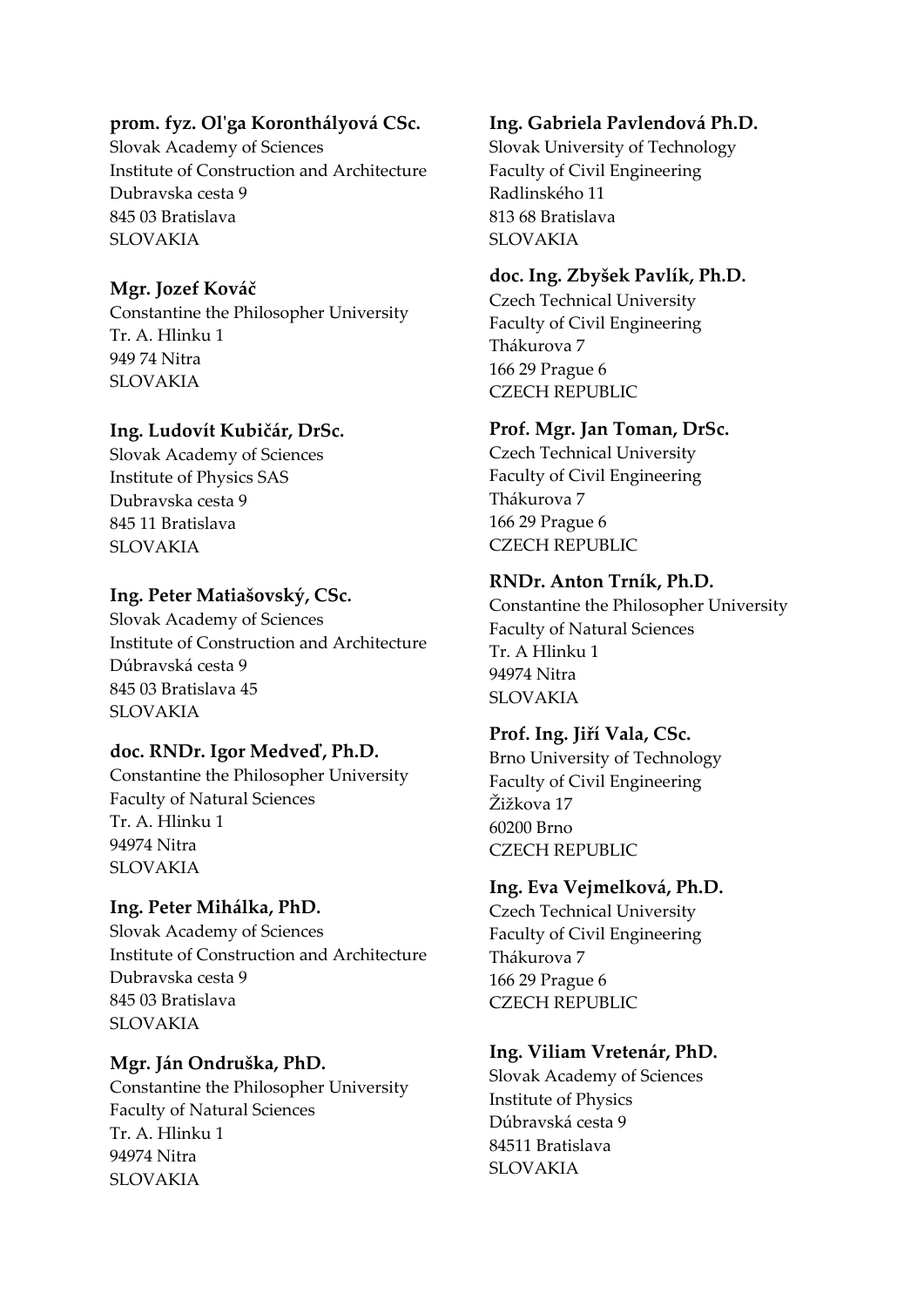# **Assoc. Prof. Janusz Zmywaczyk, Ph.D**

Military University of Technology Faculty of Mechatronics Kaliskiego 2 00‐908 Warsaw POLAND

# **Ing. Tereza Kulovaná**

Czech Technical University Faculty of Civil Engineering Thákurova 7 166 29 Prague 6 CZECH REPUBLIC

# **Ing. Miloš Jerman, PhD.**

Czech Technical University Faculty of Civil Engineering Thákurova 7 166 29 Prague 6 CZECH REPUBLIC

## **Ing. Miroslava Lapková**

Czech Technical University Faculty of Civil Engineering Thákurova 7 166 29 Prague 6 CZECH REPUBLIC

## **RNDr. Vratislav Tydlitát, CSc.**

Czech Technical University Faculty of Engineering Thákurova 7 166 29 Prague 6 CZECH REPUBLIC

## **doc. Ing. Juraj Veselský, PhD.**

Slovak University of Technology Faculty of Civil Engineering Radlinského 11 813 68 Bratislava SLOVAKIA

## **Dr. Ulf Hammerschmidt, Dipl. Phys.**

Physikalisch‐Technische Bundesanstalt 1.74 Bundesallee 100 38 116 Braunschweig GERMANY

# **Prof. Henryk Sobczuk, Ph.D.**

Lublin University of Technology Faculty of Environmental Enginering ul. Nadbystrzycka 40B 20‐618 Lublin, POLAND

#### **Dominika Trefon‐Radziejewska, MSc.**

Silesian University of Technology Institute of Physics Krzywoustego 2 44‐100 Gliwice POLAND

## **prof. RNDr. Július Krempaský, DrSc.**

Slovak University of Technology Faculty of Electrical Engineering and Information Technology 812 19 Ilkovičova 3 Bratislava SLOVAKIA

## **Prof. Bimal K. Sarkar, Ph.D.**

VIT University Department of Physics Vellore 632014 632014 Tamil Nadu INDIA

## **Prof. Ing. Oldrich Zmeskal, CSc.**

Brno University of Technology Faculty of Chemistry Purkynova 118 612 00 Brno CZECH REPUBLIC

## **Ing. Lenka Dohnalova**

Brno University of Technology Faculty of chemistry Purkynova 118 612 00 Brno CZECH REPUBLIC

## **Ing. Jaroslav Novacek**

Brno University of Technology Faculty of Civil Engineering Veveri 95 60200 Brno CZECH REPUBLIC